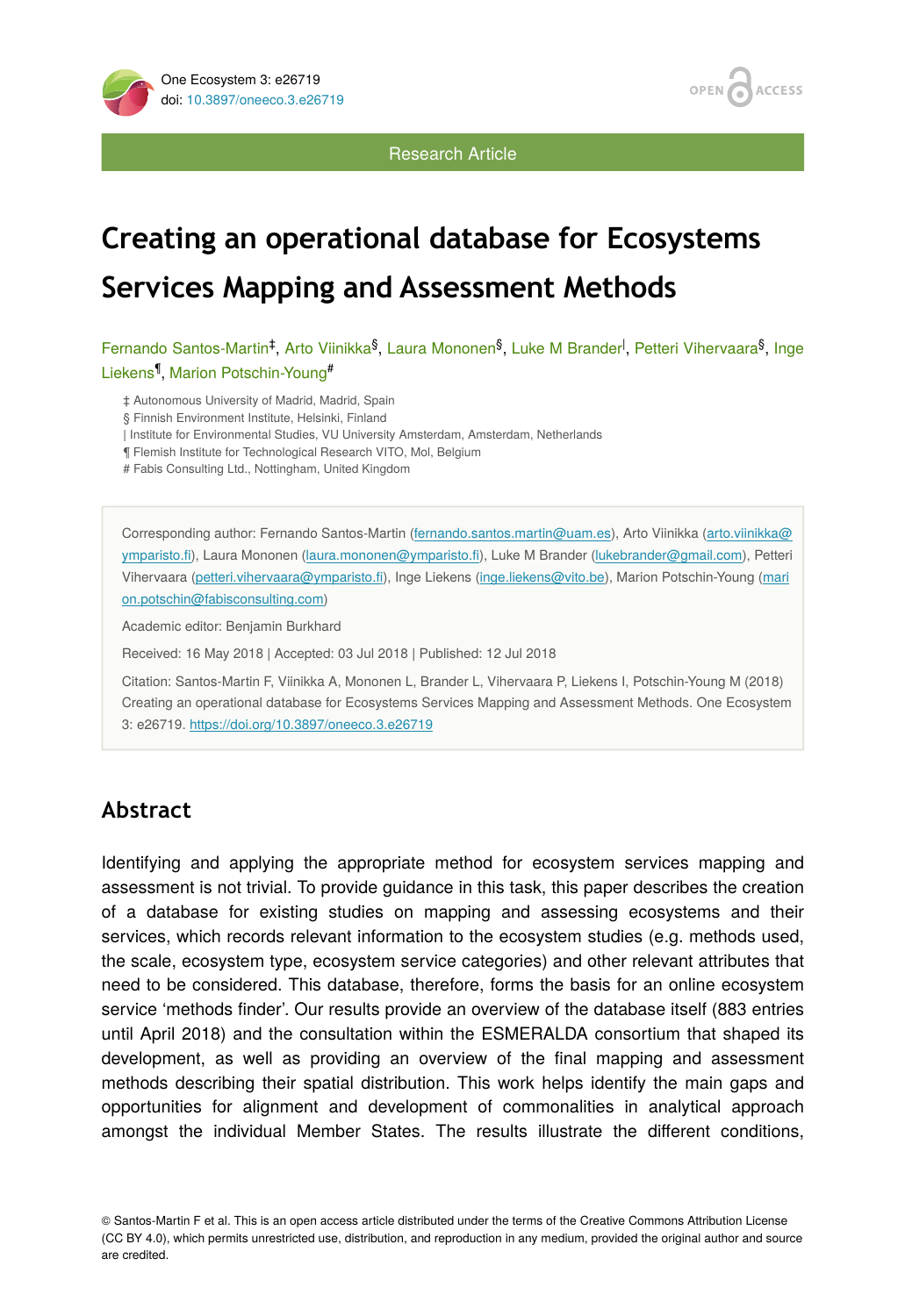dimensions and geographical contexts in Europe, information that can be used as background to help the development of a flexible methodology for mapping and assessing ecosystem services in Europe. The paper concludes with a discussion on how the typology of methods can be used in initiatives that aim to integrate ecosystems and their services in decision-making and planning. This work highlights some challenges for future activities on mapping and assessment of ecosystem services in the EU.

### **Keywords**

Methods classification, ecosystem services, biophysical, social, economic, Europe

### **Introduction**

Mapping and assessing ecosystems and their services (ES) is core to the EU Biodiversity (BD) Strategy 2020 (Maes et al. 2016). Specifically, Action 5 of the Strategy's Target 2 sets the requirement for an EU-wide knowledge base developed by Member States designed to be: "a primary data source for developing Europe's green infrastructure; a resource to identify areas for ecosystem restoration; and, a baseline against which the goal of 'no net loss of BD and ES' can be evaluated" (Burkhard et al. 2018).

In response to these requirements, ESMERALDA (Enhancing ecoSysteM sERvices mApping for poLicy and Decision mAking) aims to deliver a flexible methodology to provide the building blocks for pan-European and regional assessment. The work supports the timely delivery of EU Member States in relation to Action 5 of the BD Strategy and the needs of assessments in relation to the requirements for planning, agriculture, climate, water and nature policy. While other overviews of ecosystem services methods classification exist (Harrison et al. 2018), the focus in this paper is on how these methods have been applied for mapping and assessing studies rather than adding a new classification. The creation of a database for existing studies is considered an essential step in finding the method most suited to a specific issue or problem where mapping and assessing ecosystems is at the core (ESMERALDA 2017). The 'method finder' that has been developed is an online tool which is described in Reichel and Klug (this volume). The ESMERALDA database and method identification described here focuses instead on the ongoing activities in Europe such as MAES [\(https://biodiversity.europa.eu/maes\)](https://biodiversity.europa.eu/maes), OpenNESS ([http://www.openness-project.eu/\)](http://www.openness-project.eu/), OPPLA [\(https://oppla.eu/](https://oppla.eu/)) and other national studies such as UK NEA (<http://uknea.unep-wcmc.org/>) or Spanish NEA ([http://](http://www.ecomilenio.es/) [www.ecomilenio.es/\)](http://www.ecomilenio.es/). The methods for mapping and assessing ecosystems and their services described here are enhanced by the creation of this operational database which integrates biophysical, social and economic mapping and assessment methods for ES. The results will be useful for designing specific case study applications for ecosystems and to identify gaps in mapping and assessment activities of ES in Europe.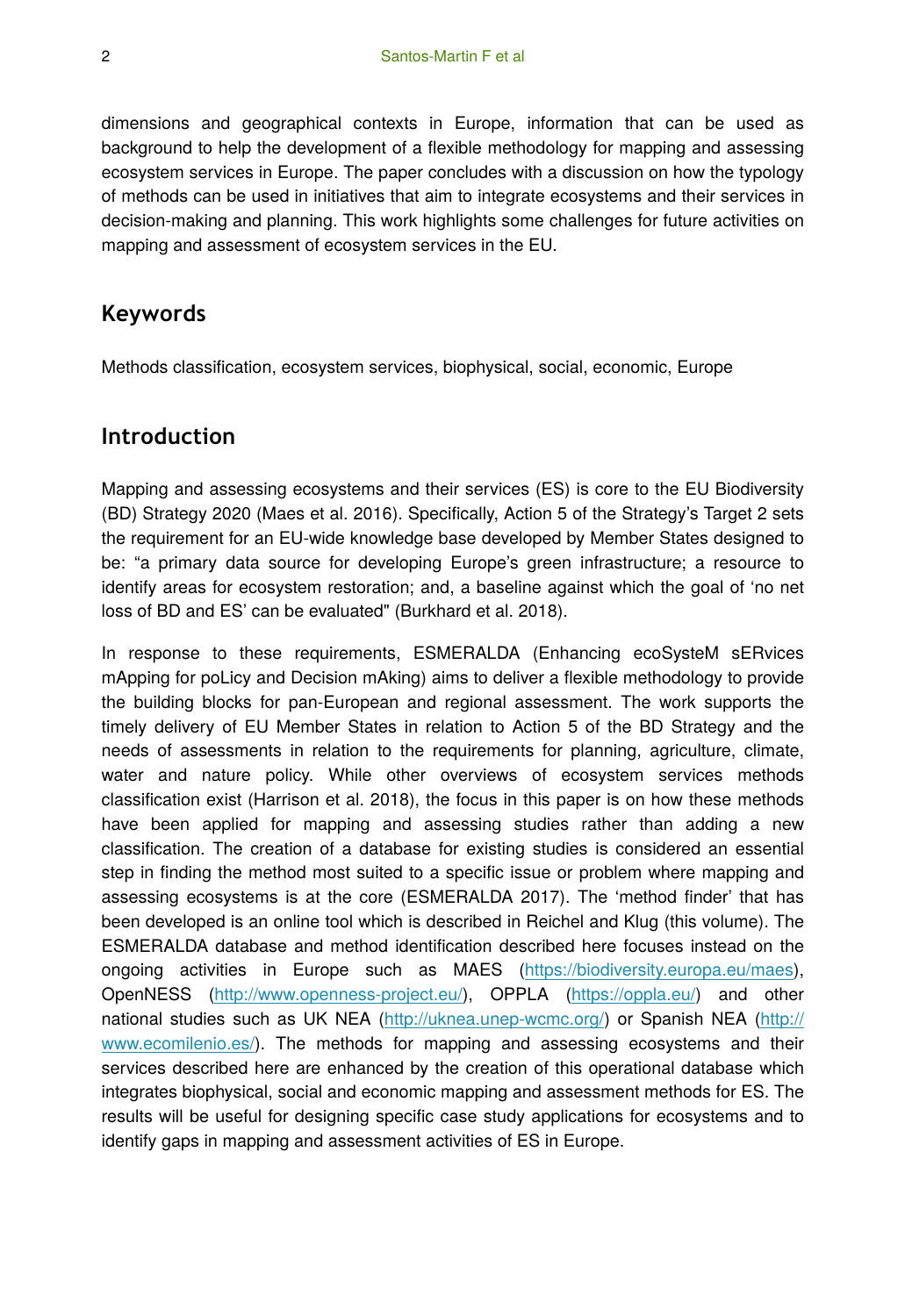#### **Methods**

#### **Step 1. Database consultation and development process**

The development of the database (finalised in April 2018) is a result of a long consultation process within the ESMERALDA consortium (Fig. 1). The ESMERALDA database, as described here, comprises of 883 entries. Only studies that described a method analysing ecosystems and their services were included.



#### **Step 2. Collecting data**

The development of the ESMERALDA database began in 2015 with the analysis of fact sheets from Member States (Kopperoinen et al. 2018). Based on the analysis, the first version of the database template was created; this provided the framework for the systematic review of the first 370 scientific studies. The initial results and structure of the database were presented at a second workshop in April 2016 ('Nottingham-Workshop'). All project partners were asked to enter examples of methods used in their own case studies on to posters (Fig. 2). During this workshop, 138 examples from within the consortium were collected and later transcribed into an Excel spreadsheet.

The development and collection of case studies from both scientific and grey literature took place in parallel. Both activities had slightly different aims and, as a result, the recorded attributes for the planned merged database needed to be harmonised. During the merging exercise, it became clear that a few headings were inconsistent. This resulted in a new consultation with the whole consortium and a 'clean' excel spreadsheet with 413 entries. On the basis of the updated template, a call for more examples was made during workshop No. 5 in Madrid (April 2017). For this call, an updated Guideline Document (ESMERALDA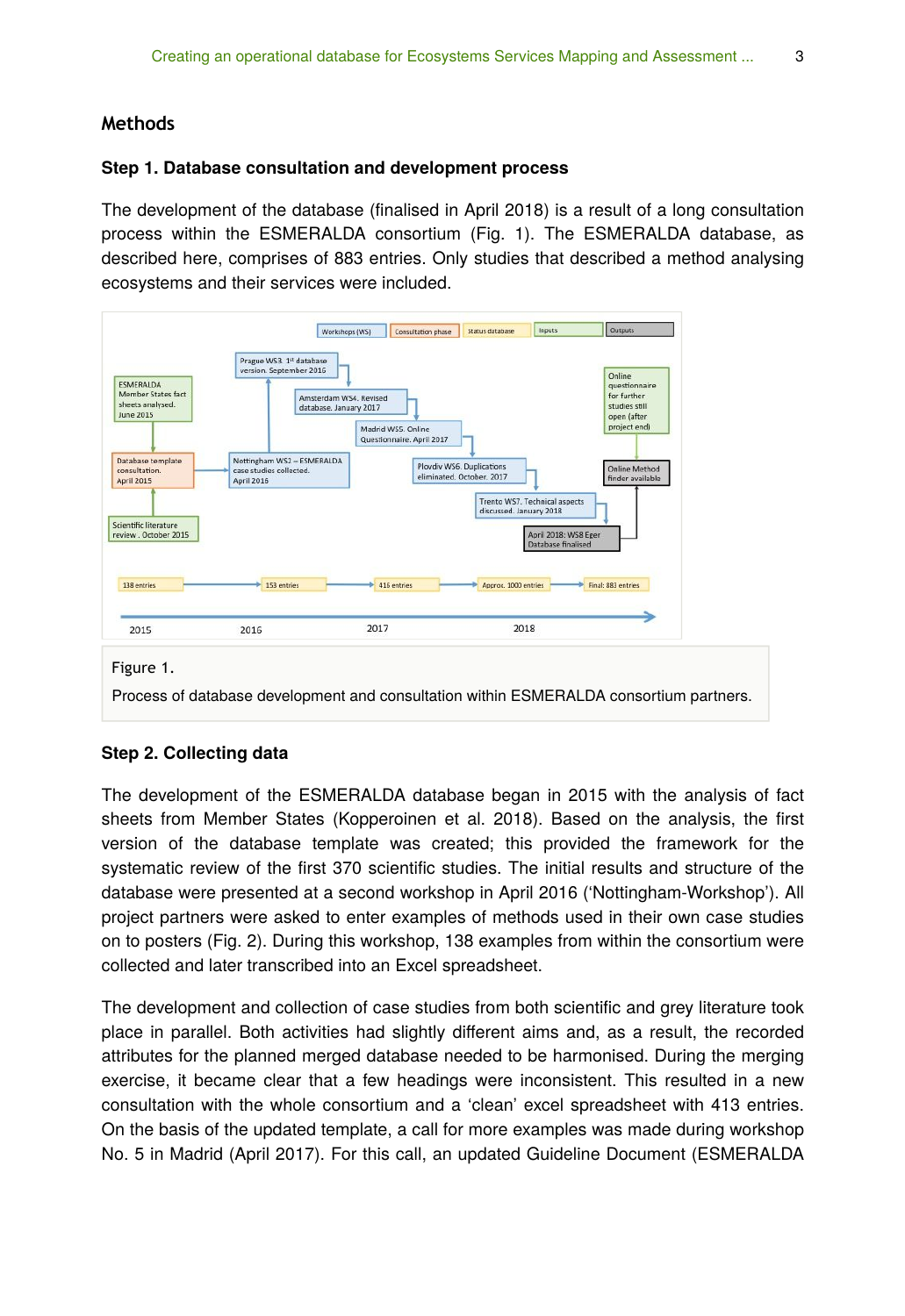| ÷<br>ĸ<br>in a<br>ltas<br>55.<br><b>Delivery (1817)</b><br><b>MONTH</b><br>386<br>to:<br><b>Ranked</b><br>vu<br><b>Sinks</b><br>--<br><b>Building</b><br>$\rightarrow$<br>170.6<br><b>SAMA</b> AL<br><b>UAL</b><br><b>Ticks</b><br>$\frac{1}{2} \left( \frac{1}{2} \right) \left( \frac{1}{2} \right) \left( \frac{1}{2} \right) \left( \frac{1}{2} \right)$<br>300<br>⊶<br><b>Terrant</b><br><b>William</b><br>Toures<br><b>Lette</b><br><b>SHOW:</b> | Mike All Mills<br><b>TOWNSON</b><br>Da.<br>٠<br>$\frac{1}{2}$<br>Tel: Minchell<br><b>TELEVIS</b><br>R | <b>TO STATE AND RESIDENTS</b><br>$1.1 - 4.1$<br><b>Hill Speed</b><br>щ<br>7.131<br>Linked<br>主なただ<br>10.1433<br><b>The Pierre</b><br><b>TITLET AT</b> | $L_{\rm max} = 1$<br>ut.<br>m<br>marrell<br>legisle<br><b>Subsidie</b><br><b>Links</b><br><b>Suit</b><br>John E.<br>Alchange<br><b>Bennett</b><br>وتنتبت | Technology<br>Spinaltype Photo<br>ALL FEE<br><b><i>ASSESSED</i></b><br>Linking.<br><b>COLORED BY</b><br>rgnizitate<br><b>WAANER</b><br><b>Reader</b><br><b>Schmadale Pierres</b><br><b>Selection and model</b><br><b>THIS COLUMN</b> | <b>Autor</b><br><b>Section</b><br><b>THE REPORT OF PUBLIC</b><br><b>SOURTHOURS</b><br><b>City real</b><br><b>Rower</b> | <b>Tart</b><br><b>CENTRAL AND I</b><br>鐾<br>$= 44$<br>757<br><b>COMMERCIAL</b> | <b>Williams</b><br><b>All Pain</b><br><b>TAN THEFT</b><br><b>STATE</b><br><b>VIRGIN</b><br><b>MOVE</b><br><b>SWEP</b><br><b>Market Advertising</b><br><b>STARTS</b><br><b>TATAL</b> | 543<br>×<br>L.              | <b>Thus</b><br><b>JETTING</b><br><b>State</b><br><b>Print</b><br>溢<br><b>Print</b><br><b>State</b><br><b>Litera</b> | <b>MALL</b><br><b>Farbur</b><br>AMIL<br><b>ATALIA</b><br>Aug 4. Corp.<br><b>Long</b><br><b>Bay with</b><br><b>Litte</b><br><b>FEE</b><br><b>SAVING A</b><br><b>AR</b> | skik.<br><b>CONTRACT</b><br>-<br>mt<br><b>SHE</b><br>讌<br>-99<br>$-40.6$<br>224 | $\frac{1}{\sqrt{1+\left(\frac{1}{2}\right)^{2}}}$<br><b>Allenta, Art Tradestor</b><br><b>DOCU</b><br><b>SHIA</b><br><b>Ford of Band</b><br><b>CONVEY</b><br><b>SCORE SHORTLES</b><br>Tart of | <b>Sec.</b>                   |
|--------------------------------------------------------------------------------------------------------------------------------------------------------------------------------------------------------------------------------------------------------------------------------------------------------------------------------------------------------------------------------------------------------------------------------------------------------|-------------------------------------------------------------------------------------------------------|-------------------------------------------------------------------------------------------------------------------------------------------------------|----------------------------------------------------------------------------------------------------------------------------------------------------------|--------------------------------------------------------------------------------------------------------------------------------------------------------------------------------------------------------------------------------------|------------------------------------------------------------------------------------------------------------------------|--------------------------------------------------------------------------------|-------------------------------------------------------------------------------------------------------------------------------------------------------------------------------------|-----------------------------|---------------------------------------------------------------------------------------------------------------------|-----------------------------------------------------------------------------------------------------------------------------------------------------------------------|---------------------------------------------------------------------------------|----------------------------------------------------------------------------------------------------------------------------------------------------------------------------------------------|-------------------------------|
|                                                                                                                                                                                                                                                                                                                                                                                                                                                        |                                                                                                       |                                                                                                                                                       |                                                                                                                                                          |                                                                                                                                                                                                                                      |                                                                                                                        |                                                                                |                                                                                                                                                                                     |                             |                                                                                                                     |                                                                                                                                                                       |                                                                                 |                                                                                                                                                                                              | <b>In the ball of the god</b> |
|                                                                                                                                                                                                                                                                                                                                                                                                                                                        |                                                                                                       |                                                                                                                                                       |                                                                                                                                                          |                                                                                                                                                                                                                                      |                                                                                                                        |                                                                                |                                                                                                                                                                                     |                             |                                                                                                                     |                                                                                                                                                                       |                                                                                 |                                                                                                                                                                                              |                               |
|                                                                                                                                                                                                                                                                                                                                                                                                                                                        |                                                                                                       |                                                                                                                                                       |                                                                                                                                                          |                                                                                                                                                                                                                                      |                                                                                                                        |                                                                                |                                                                                                                                                                                     |                             |                                                                                                                     |                                                                                                                                                                       |                                                                                 |                                                                                                                                                                                              |                               |
|                                                                                                                                                                                                                                                                                                                                                                                                                                                        |                                                                                                       |                                                                                                                                                       |                                                                                                                                                          |                                                                                                                                                                                                                                      |                                                                                                                        |                                                                                |                                                                                                                                                                                     |                             |                                                                                                                     |                                                                                                                                                                       |                                                                                 |                                                                                                                                                                                              |                               |
|                                                                                                                                                                                                                                                                                                                                                                                                                                                        |                                                                                                       |                                                                                                                                                       |                                                                                                                                                          |                                                                                                                                                                                                                                      |                                                                                                                        |                                                                                |                                                                                                                                                                                     | т                           | <b>Add</b>                                                                                                          | int.<br>he.                                                                                                                                                           | <b>Allena</b>                                                                   | TWO MILE IN MILE-PORT                                                                                                                                                                        |                               |
|                                                                                                                                                                                                                                                                                                                                                                                                                                                        |                                                                                                       | blirings<br><b><i>UNITED AND STATES</i></b>                                                                                                           | <b>SHARP</b><br>فلتعت<br><b>RAW</b>                                                                                                                      | <b>SARA Euro</b><br><b>Philadelphia</b><br><b>AND CARD RAY</b>                                                                                                                                                                       | <b>WITH THE</b><br>$2 - 7$                                                                                             | <b>ASSISTENT</b><br>$\mathbb{R}^n$                                             |                                                                                                                                                                                     | A1                          | A,<br><b>Little</b>                                                                                                 | itt.<br>$rac{1}{2}$<br>中華                                                                                                                                             | ms:                                                                             | وترويتها<br><b>POSTAGE</b><br><b>SERVICE</b>                                                                                                                                                 |                               |
| Abr.<br><br><b>Stand</b><br>Spin.<br><b>SALES</b><br>MA COL<br><b>Allegan</b>                                                                                                                                                                                                                                                                                                                                                                          | AL.<br><b>AF</b>                                                                                      | <b>MARK</b><br><b>HALL</b><br><b>COLOR</b>                                                                                                            | sign:<br><b>Thus</b><br>36.74                                                                                                                            | $227 - 10$<br>nu.                                                                                                                                                                                                                    |                                                                                                                        | $-100 - 100$<br><b>Bush</b><br><b><i>STATISTICS</i></b>                        | <b>Balling Juffer F.</b><br><b>COLE</b> NY                                                                                                                                          |                             | <b>ARTIS</b><br><b>SHARE</b><br>وبسبب<br>2550                                                                       | $\mathbb{Z}$<br><br>1747<br>--                                                                                                                                        | -<br>a.<br>−<br>                                                                | --<br><b>First</b><br>---                                                                                                                                                                    |                               |
|                                                                                                                                                                                                                                                                                                                                                                                                                                                        |                                                                                                       |                                                                                                                                                       |                                                                                                                                                          |                                                                                                                                                                                                                                      |                                                                                                                        |                                                                                |                                                                                                                                                                                     |                             |                                                                                                                     |                                                                                                                                                                       |                                                                                 |                                                                                                                                                                                              |                               |
|                                                                                                                                                                                                                                                                                                                                                                                                                                                        |                                                                                                       |                                                                                                                                                       |                                                                                                                                                          |                                                                                                                                                                                                                                      |                                                                                                                        |                                                                                |                                                                                                                                                                                     |                             |                                                                                                                     |                                                                                                                                                                       |                                                                                 |                                                                                                                                                                                              |                               |
|                                                                                                                                                                                                                                                                                                                                                                                                                                                        |                                                                                                       |                                                                                                                                                       |                                                                                                                                                          |                                                                                                                                                                                                                                      |                                                                                                                        |                                                                                |                                                                                                                                                                                     |                             |                                                                                                                     |                                                                                                                                                                       |                                                                                 |                                                                                                                                                                                              |                               |
|                                                                                                                                                                                                                                                                                                                                                                                                                                                        |                                                                                                       |                                                                                                                                                       |                                                                                                                                                          |                                                                                                                                                                                                                                      |                                                                                                                        |                                                                                |                                                                                                                                                                                     |                             |                                                                                                                     |                                                                                                                                                                       |                                                                                 |                                                                                                                                                                                              |                               |
|                                                                                                                                                                                                                                                                                                                                                                                                                                                        |                                                                                                       |                                                                                                                                                       |                                                                                                                                                          |                                                                                                                                                                                                                                      |                                                                                                                        |                                                                                |                                                                                                                                                                                     |                             |                                                                                                                     |                                                                                                                                                                       |                                                                                 |                                                                                                                                                                                              |                               |
|                                                                                                                                                                                                                                                                                                                                                                                                                                                        | $n-$                                                                                                  | ø.<br><b>Jan</b>                                                                                                                                      | <b>LIVERIES</b><br><b>JAAR BEAM</b>                                                                                                                      | <b>Boltonia</b>                                                                                                                                                                                                                      | site limbs                                                                                                             | 安兰                                                                             | both.                                                                                                                                                                               | <b>STATISTICS</b><br>Links, |                                                                                                                     | <b>AMM</b>                                                                                                                                                            | <b>CALL</b>                                                                     | ÷                                                                                                                                                                                            | 1000                          |

2017) was produced, which provided information and examples of what was expected for each entry, including the final list of methods.

#### Figure 2.

Example of internal document collecting ecosystem service method related studies within the ESMERALDA consortium ('Nottingham workshop', April 2016).

#### **Step 3. Creating the database**

During the third workshop in Prague (September 2016), the first version of the database was presented (Fig. 3). Within the consortium, a total of 52 social, 39 biophysical and 47 economic studies were identified. The information was then turned into an online Google spreadsheet. All consortium partners were asked to check their entries and add more entries. The first Excel database resulted in over 155 entries from project partners.

#### **Step 4. Harmonisation and validation of data**

An online consultation\*1 started in April 2017 and resulted in about 500 further entries. An editorial process identified very few duplicates; before deletion, these were used as an additional quality check. This ensured that the guidelines were clear and understandable for all.

The next step in the database development was to clean the entries (by harmonising the author name spellings, links working, coding correct and updated etc.). Through several consultations, technical issues were clarified and the database changed accordingly. At the end of the project (July 2018), the ESMERALDA database contained 883 entries, identifying methods for mapping and assessing ecosystems and their services and the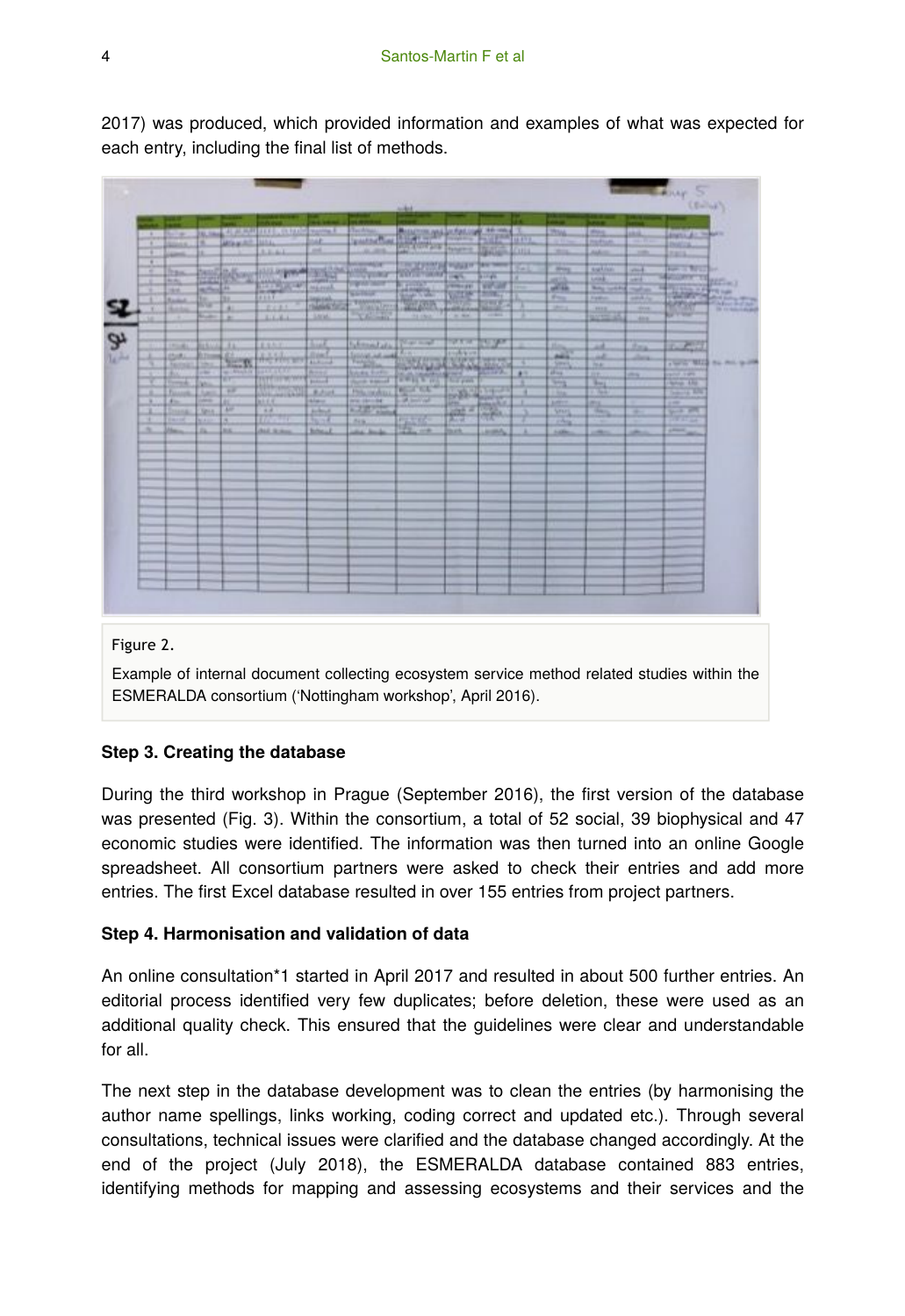context in which they were used. It needs to be noted that one entry in the database represents a single method described in its context. If a case study (or publication) described a set of methods, each method was captured in a single entry. As a result, the total number of scientific studies was 370 which gave rise to the identification of 883 methods. This is taken into account in the results section of this paper and statistics referring to the methods refer to the 883 entries while others use the 370 individual studies. This was a technical necessity for the online method finder which required the facility for filtering according to specific information needs.

|                 |                  |                                       |                                                                                                                                    |                                                      |                                      | Session \$1 social cultural |                                                               |                            |                                               |                                        |                                       |  |
|-----------------|------------------|---------------------------------------|------------------------------------------------------------------------------------------------------------------------------------|------------------------------------------------------|--------------------------------------|-----------------------------|---------------------------------------------------------------|----------------------------|-----------------------------------------------|----------------------------------------|---------------------------------------|--|
| anyis apicalas) | same of reporter | email of contact person               | short information about case study                                                                                                 | link or source of case study                         | <b>Location</b>                      | <b>Ecosystem: Type(s)</b>   | <b>Transportant</b><br>Service(s) (OCES                       | Scale<br>(local national ) | Mitted is made a<br><b>Line definitions</b> ) | indicator (used to<br>moasure)         | The<br>$(1-1)$                        |  |
| $53-1$          | <b>Harush</b>    |                                       | in ostergard@swedish@) and ecosystem biodiversity will be linked to physical elements                                              |                                                      | wetlands in urban<br>areas, southern | A1, A7                      | 125, 3111, 311                                                | local                      | 12, 16                                        | ory preference assi                    | ×                                     |  |
| 53.2            |                  | bistina Veidemandistina veidemane@bet | Assessment of beach landscapes by<br>recreational users                                                                            | 6.8.                                                 | Latvia, coastal                      | C5.2                        | 5111-5125                                                     | national                   | eference assessme                             | preferences                            | t                                     |  |
| $53-1$          |                  | bistina Veidemandistina veidemane@be  | Assessment of impact on coastal<br>recreational services due to                                                                    | http://dx.doi.org/10.1080<br>09640568 2014 903167    | Latvia, coastal                      | C1.2                        | 3333:3125                                                     | regional                   | preference<br>assessment with                 | preferences                            | ٠                                     |  |
| $53+$           | Miguel           | mpecina@emu.ee                        | Mapping and assessment of ecosystem<br>services in rivers, lakes and coasts of                                                     | Ino information<br>available on the                  | Estonia                              | 81, C2, A6                  | 3112                                                          | local                      | Participatory<br>mapping and                  | number of visits.<br>chosen hiking     | 1.2                                   |  |
| $53-5$          |                  |                                       | Chiara Cortinovis inlara continovis@unith.ing performance of different scenarios for an biodiversity and eco                       |                                                      | Trento (IT)                          | AI                          | 2352                                                          | local                      | uinerability analysi                          | number of<br>winerable people          |                                       |  |
| $53-4$          |                  |                                       | Davide Geneletti avide geneletti@unitn.provided by different types of agricultura                                                  | n.a.                                                 | Trentino region (IT)                 | A2. A3                      | 3.1                                                           | <b>focal</b>               | Data mining from<br>geo-social media          | Density of<br>geotagged                | 5                                     |  |
| $53-7$          | Damian Lowicki   | damek@amu.edu.pl                      | Estimating the economic value of<br>selected ecosystem services provided                                                           | http://www.sciencedirect<br>am/science/article/pii/  | Village on<br><b>Podlasie Region</b> | A3. A4. A5                  | 32313125                                                      | iscal                      | 12.13                                         | Interest in bird<br>aiatching and      | ×                                     |  |
| $53-8$          | Petteri          | heristo fil                           | petteri.vihenaara@ym(Key habitats capacity to deliver ES - the<br>visitors' apinions                                               | manuscript under<br>preparation                      | Finland.<br>Archipelago Sea          | A3-A6, C1-C2                | Several                                                       | local (regional)           | 7, 12, 14, 16                                 | likert                                 | ዄ                                     |  |
| 554             | Pettient         | 28 parl seq                           | petter), wherveara@ym [Linking land use change (fast-growing<br>tree plantations) to social perceptions                            | http://www.sciencedirect<br>com/science/article/pil. | Uruguay, South<br>America.           | A2, A3, A4, B1              | that locals recogn                                            | local (regional)           | 12.16                                         | e                                      | 1(7)                                  |  |
| $33 - 10$       | Balling          | mta hu                                | ctuct ballint@okologia A regional ES mapping and assessment [http://arany.milwa.ro/ec<br>project in the Niraj & Tarnava Mica river | <b>SSERVICES</b>                                     | Carpathians, RO                      | AS.                         | All                                                           | regional                   |                                               |                                        | 37                                    |  |
| 53-11           | Andy             | andy.ainell@unep-<br>iche olg         | Working with local particures to<br>understand the potential impacts of                                                            | ongoing project funded<br>by MacArthur Foundation    | Lake Victoria<br>Basin               | Alli                        | AII                                                           | <b>Bati pres</b>           | <b>fare-fire</b> assessme                     | ranks                                  | 1                                     |  |
| \$3-52          | Andy             | andy.amell@unep-<br>wcmc.org          | Working with local particents to<br>inderstand the potential impacts of                                                            | ongoing project funded<br>by MacArthur Poundation    | Lake Victoria<br><b>Basin</b>        |                             |                                                               | bations<br>(regional)      | POIS-                                         |                                        | ×                                     |  |
| \$5-13          | Alon             | alon.lotan@hamasrag<br>D/E            | Israel National Ecosystem Assessment                                                                                               |                                                      |                                      |                             | <b>Mall pulturall</b>                                         | national                   | mapping<br>andscape/nature                    | number of photos<br>per pixel/site     | 77 (does not fall)<br>into one of the |  |
| \$5.04          | Mihai            | adapti@email.com                      | ADAPTIVE MANAGEMENT PLAN FOR<br>LOWER CANLIBE RIVER, ROMANIA                                                                       |                                                      |                                      | a/i                         | all                                                           | local                      | 12 16 17                                      | ranks                                  | 1.2.2003                              |  |
| $33-15$         | Mihai Adamescu   | adacri@gmail.com                      | Mapping and assess:<br>services of different<br>Roman                                                                              | 誕                                                    | Romania                              | all A and B                 | 11111113<br>1116, 1211<br>21122221<br>2222, 2312<br>2341.3123 | national                   | [12, 16, 17]                                  | preference, scores                     | $1.3\text{m}$                         |  |
| \$3-16          | Ballint          | r ballint@okologia.mr.                | OpenNESS CS-#12 (Kiskunsag, HU); a<br>regional ES mapping and assessment                                                           | http://www.cpenness-<br>project.eu/node/45.          | <b>Kiskunste, HU</b>                 | All                         | All                                                           | regional                   | tive valuation (of serank lof scenarios)      |                                        | 33                                    |  |
| \$3-17          | <b>Hermann</b>   | hermann.klug@sbg.ac.                  | Long-Term Ecosystem Research (LTER)<br>site at the Alpine/pre-Alpine border                                                        | http://www.zgis.at/index.<br>pho/en/research/researc | Salzburg/AT                          | A3, A4, A7, B1              | 1121 1212<br>12212212                                         | local to regional          | satellite imagery<br>analysis                 | grassland harvests                     | $1 - 3$                               |  |
| \$5.58          | Hermann          | <b>M</b>                              | hermann.klug@stig.ac.   Long-Term Ecosystem Research (LTER)<br>site at the Algine/gre-Algine border                                | http://www.zgis.at/index.<br>php/en/research/researc | Subcatchment<br>Eoppl/AT             | A3, A4, A7, B1              | 11211212<br>12212212                                          | local to regional          | web cam cont.<br>recording                    | bverage, slurry appl                   | 1.3                                   |  |
| \$3-19          | Nermann          | hermann.klug@sitig.ac.                | Long-Term Ecosystem Research (LTER)<br>site at the Alpine/pre-Alpine border                                                        | http://www.tels.at/index<br>cho/en/research/researc  | Mondsee LTER                         | A3. A4. A7. B1              | 1121, 1212<br>12212212                                        | local to regional          |                                               | Leitbild Planning Iti-criteria assessm | $1 - 3$                               |  |
| 55-30           | Mario            | rio balzan@mcast.edu                  | uses a variety of techniques to identify<br>preferences and use of ecosistems and                                                  |                                                      | Maits                                | A1, A2, A4, A6, C2          | TES (3.1.1.1-3.1.1.2)<br>3.1.2.5; 3.2.5.11                    | national                   | photo-elicitation<br>(preference)             |                                        | $\overline{z}$                        |  |
| \$3-21          | Mario            | irio.balcan@mcast.edu.                | identified preferences, actual uses and<br>perceptions; respondents link ES                                                        |                                                      | Maita                                | A1, A2, A4, A6, C2          | pollination                                                   | national                   | eference assessment                           |                                        | $\overline{\mathbf{z}}$               |  |
| 53-32           | Inpe Liekens     | incis.turkelboom@inbo                 | The project area "De Cirkel" is a                                                                                                  |                                                      | ft.<br>FAQ 92                        | k2                          | $\eta_{\rm B}$                                                | regional                   | eference assessment                           |                                        |                                       |  |

#### Figure 3.

Developing the first version of ESMERALDA database, which included scientific and grey literature from ecosystem service mapping and assessment methods.

#### **Step 5. Final methods identification and classification**

The database developed over the course of three years, as did the final classification of methods. The original list of 37 methods was identified and presented as a draft 'methods compendium for the Nottingham workshop (Fig. 1). At the end of the project, 49 broad groups of methods were identified, comprising 15 broad categories of biophysical, 22 economic and 10 social methods (Table 1).

| Table 1.<br>Overview of the ecosystem service mapping and assessment methods proposed in ESMERALDA. |                      |                         |  |  |  |  |
|-----------------------------------------------------------------------------------------------------|----------------------|-------------------------|--|--|--|--|
| <b>Method type</b>                                                                                  | <b>Method number</b> | <b>Method name</b>      |  |  |  |  |
| <b>Biophysical</b>                                                                                  |                      | Spatial proxy methods   |  |  |  |  |
|                                                                                                     | 2                    | Phenomenological models |  |  |  |  |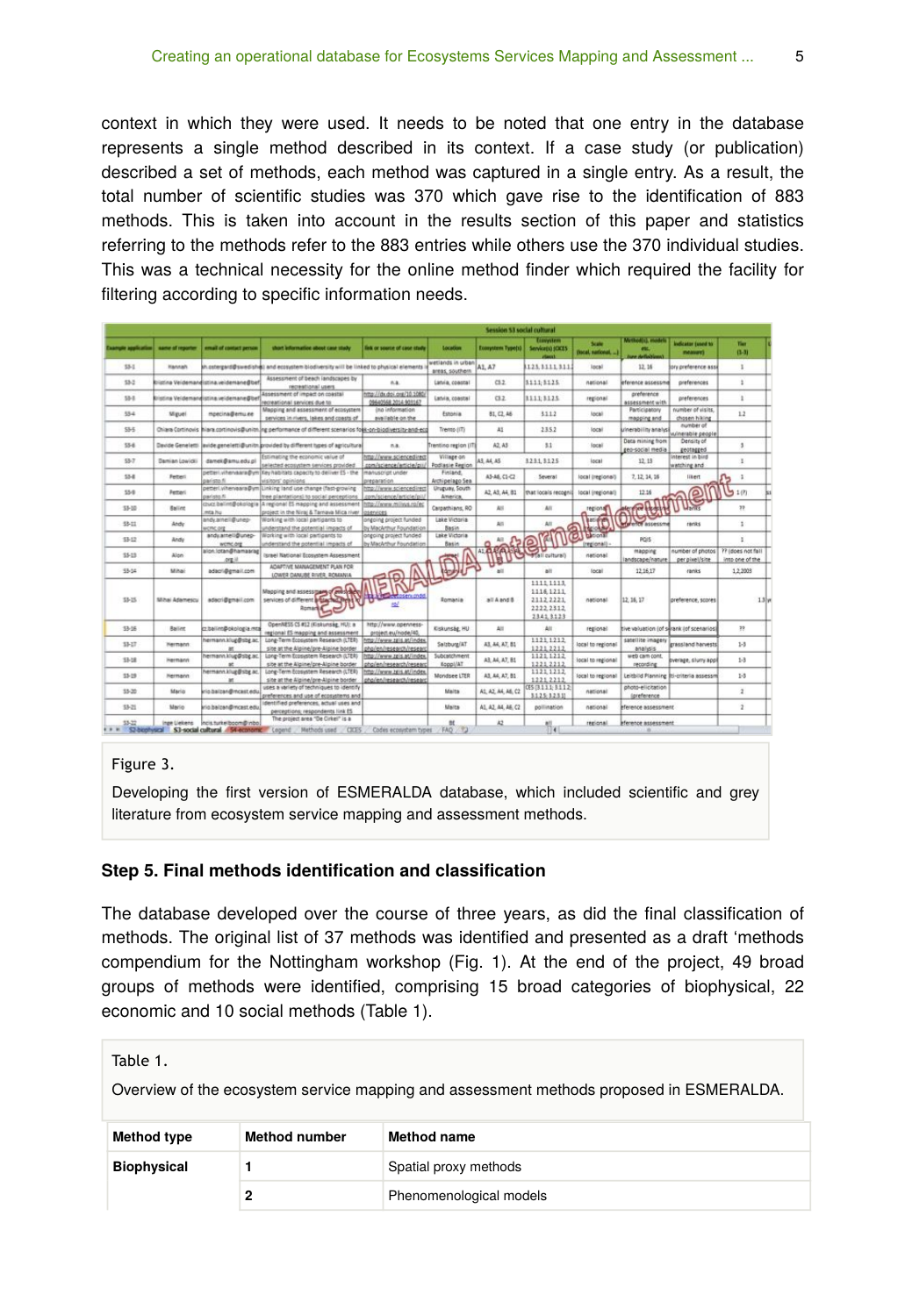#### Santos-Martin F et al

| <b>Method type</b> | <b>Method number</b> | <b>Method name</b>                                              |
|--------------------|----------------------|-----------------------------------------------------------------|
|                    | 3                    | Macro-ecological models (includes habitat models)               |
|                    | 4                    | Trait-based models                                              |
|                    | 5                    | Process-based models (includes: landscape function models)      |
|                    | 6                    | Statistical models                                              |
|                    | $\overline{7}$       | <b>Ecological Connectivity models</b>                           |
|                    | 8                    | State and transition model                                      |
|                    | 9                    | Conceptual model                                                |
|                    | 10                   | Integrated modelling framework                                  |
|                    | 11                   | <b>Field Observations</b>                                       |
|                    | 12                   | Surveys and questionnaires                                      |
|                    | 13                   | Remote sensing and earth observations                           |
|                    | 14                   | Remote sensing and earth observation derivatives                |
|                    | 15                   | Use of statistical and socio-economic data                      |
| Economic           | 16                   | Market price                                                    |
|                    | 17                   | Public pricing                                                  |
|                    | 18                   | Defensive expenditure                                           |
|                    | 19                   | Replacement cost (alternative cost method)                      |
|                    | 20                   | Restoration cost                                                |
|                    | 21                   | Damage cost avoided                                             |
|                    | 22                   | Social Cost of Carbon                                           |
|                    | 23                   | Opportunity cost                                                |
|                    | 24                   | Net factor income (residual value method)                       |
|                    | 25                   | Production function                                             |
|                    | 26                   | Hedonic pricing                                                 |
|                    | 29                   | Travel cost                                                     |
|                    | 30                   | Contingent valuation                                            |
|                    | 31                   | Choice modelling (choice experiment, discrete choice modelling) |
|                    | 32                   | Group / participatory valuation                                 |
|                    | 33                   | Input-Output analysis                                           |
|                    | 34                   | Value transfer (benefit transfer)                               |
|                    | 35                   | Cost-Effectiveness Analysis (CEA)                               |
|                    | 36                   | Cost-Benefit Analysis (CBA)                                     |
|                    | 37                   | Ecosystem service assessment                                    |
|                    | 38                   | <b>Ecosystem Service Accounting</b>                             |
|                    | 39                   | Corporate Ecosystem Service Review                              |
| Socio-cultural     | 40                   | Preference assessment                                           |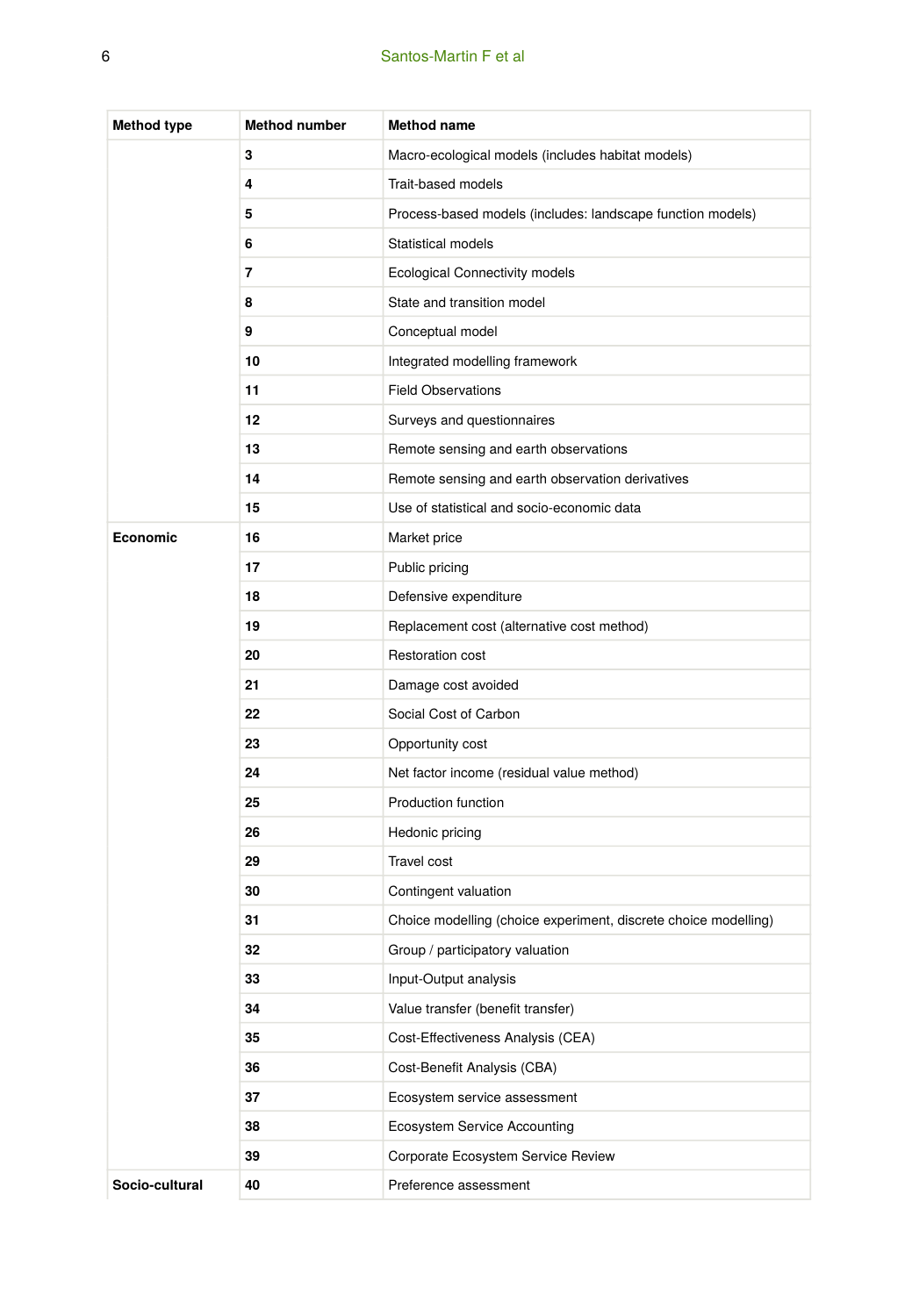| <b>Method type</b> | <b>Method number</b> | <b>Method name</b>               |
|--------------------|----------------------|----------------------------------|
|                    | 41                   | Time-use assessment              |
|                    | 42                   | Photo-elicitation surveys        |
|                    | 43                   | Geo-tagged photo-series analysis |
|                    | 44                   | Ecosystem service card game      |
|                    | 45                   | Narrative assessment             |
|                    | 46                   | Q-methodology                    |
|                    | 47                   | Participatory GIS                |
|                    | 48                   | Participatory scenario planning  |
|                    | 49                   | Deliberative assessment          |

#### **Step 6. Output**

A final presentation of the database took place during the workshop in Trento (WS no. 7) and the material was then passed on to the developers of the online method finder tool (Fig. 4). To pass the material on, the preliminary database was frozen at 883 entries, so that the technical team had enough time to finalise the online method finder within the project lifetime (February 2015-July 2018). However, the option to add further case studies after the project finishes is available and the online questionnaire remains open for another two years.

|                                                                          |                       |                                                              |                                        | Welcome to the Ecosystem Services Mapping and Methods database<br>On this website you can explore the ESMERA DA methods detablase. The Purpose of the detabase it to collect the majority of |                                 |   |
|--------------------------------------------------------------------------|-----------------------|--------------------------------------------------------------|----------------------------------------|----------------------------------------------------------------------------------------------------------------------------------------------------------------------------------------------|---------------------------------|---|
|                                                                          |                       |                                                              |                                        | avables methods to map and assess acceptern services. Its arm is also to link those methods to specific ecosystem types as<br>well as ecosystem services.                                    |                                 |   |
|                                                                          |                       |                                                              |                                        | This website is all under development. Functionally might change, be removed, or added without prior notice.                                                                                 |                                 |   |
|                                                                          |                       |                                                              |                                        |                                                                                                                                                                                              |                                 |   |
|                                                                          |                       |                                                              |                                        |                                                                                                                                                                                              |                                 |   |
|                                                                          |                       |                                                              |                                        | ni ifa mening                                                                                                                                                                                |                                 |   |
| sand floor                                                               |                       |                                                              |                                        | <b>AMERICAN STORAGE</b><br>w                                                                                                                                                                 | $2.0.8.8 - 1.0.4$<br><b>AGE</b> |   |
| <b>B Rules / Llenium</b><br>lost task film for suffers, study have all.  |                       | - Atenhania                                                  | $\alpha$                               | Asket Esmal, B. and Genaleti, D. (2011) Geogn and impact assessment of autonoties 3<br>inautrients. An approach based on economien services and insuralizy work                              |                                 |   |
| <b>Brunce of Information @</b>                                           |                       | mentions in a more cleaned at a to sale it was               | <b>COL</b>                             | Allkerheal, M. J. at al. 2011) Development and leating at a circums keeps model<br>BACKGRE-for aimulating sold processes. Americans and accountant services.                                 |                                 | s |
| <b>&amp; Case Bludy</b>                                                  | <b>B</b> Grey Dunskew | <b>B</b> Scientific<br><b>Viennium</b>                       |                                        | Alahutha, J. al al. (8915). Theatlander accountant aproximate in Tokanal                                                                                                                     |                                 | × |
| Direction of the study B.                                                |                       | maker any 11 diety (seed) at 11 horse 2 series that          |                                        | American, P.M. et al. 2013). Massing the effect of temperature, side includer and<br>salinity on Bellosevinsenus markinga sansanimation of topoury                                           |                                 | s |
| <b>G</b> Brahama                                                         | <b>B</b> Gert lanes   | <b>G.</b> Economist                                          | <b>B</b> Dollar suitant                | Anderson, B. J. et al. 2000; Roadial conscious battager (colorado and situa-<br>ecreative service printing                                                                                   |                                 | × |
| <b>Economist type massed &amp;</b>                                       |                       | makers who of 4 starts created ad 1-5 heres 2 sections their |                                        | Alebanace, E. et al. (2015). State and northern expectations of accountant service.                                                                                                          |                                 | × |
| <b>d</b> Counted                                                         | <b>B</b> Organized    | <b>B</b> Greenwich                                           | <b>12 Heathland and</b><br><b>MAGE</b> | presiding units<br>Bahay, N. at al. 2000). Maximizing the natural uspital benefits of halifat coaston. Spekely P.                                                                            |                                 |   |
| <b>&amp; Vienna Jose</b><br><b>AND</b><br><b><i><u>Sprachuse</u></i></b> | ib Ohio               | <b>B. Rivers and</b><br><b>SHAA</b>                          | <b>B</b> Spanish<br><b>INGINEERING</b> | largeting native ensultent using DSI<br>Balls Environmental Forum (2014). Mapping of excess their and their services in                                                                      |                                 | ٠ |
| mines                                                                    | <b>B</b> GRAN         | <b>5 Veheres</b>                                             | <b>B</b> Rhoderal and<br><b>board</b>  | Dealersh and Jauneener plut areas                                                                                                                                                            |                                 |   |
|                                                                          |                       |                                                              |                                        | Baltim, M. Y. et al. (2016) Ultimates of start functional shapes in setationer stress for  3<br>the definity of thullabe appointmenters services                                             |                                 |   |
|                                                                          |                       |                                                              | ant fine -                             | Bargadi, R. F. et al. 2019; Screenfort antiques in Madlemarket from basic Chinese<br>sharps insect on water provincing and enable content                                                    |                                 | ٠ |
|                                                                          |                       |                                                              |                                        |                                                                                                                                                                                              |                                 |   |

#### Figure 4.

Developing the first version of ESMERALDA database, which included scientific and grey literature from ecosystem service mapping and assessment methods.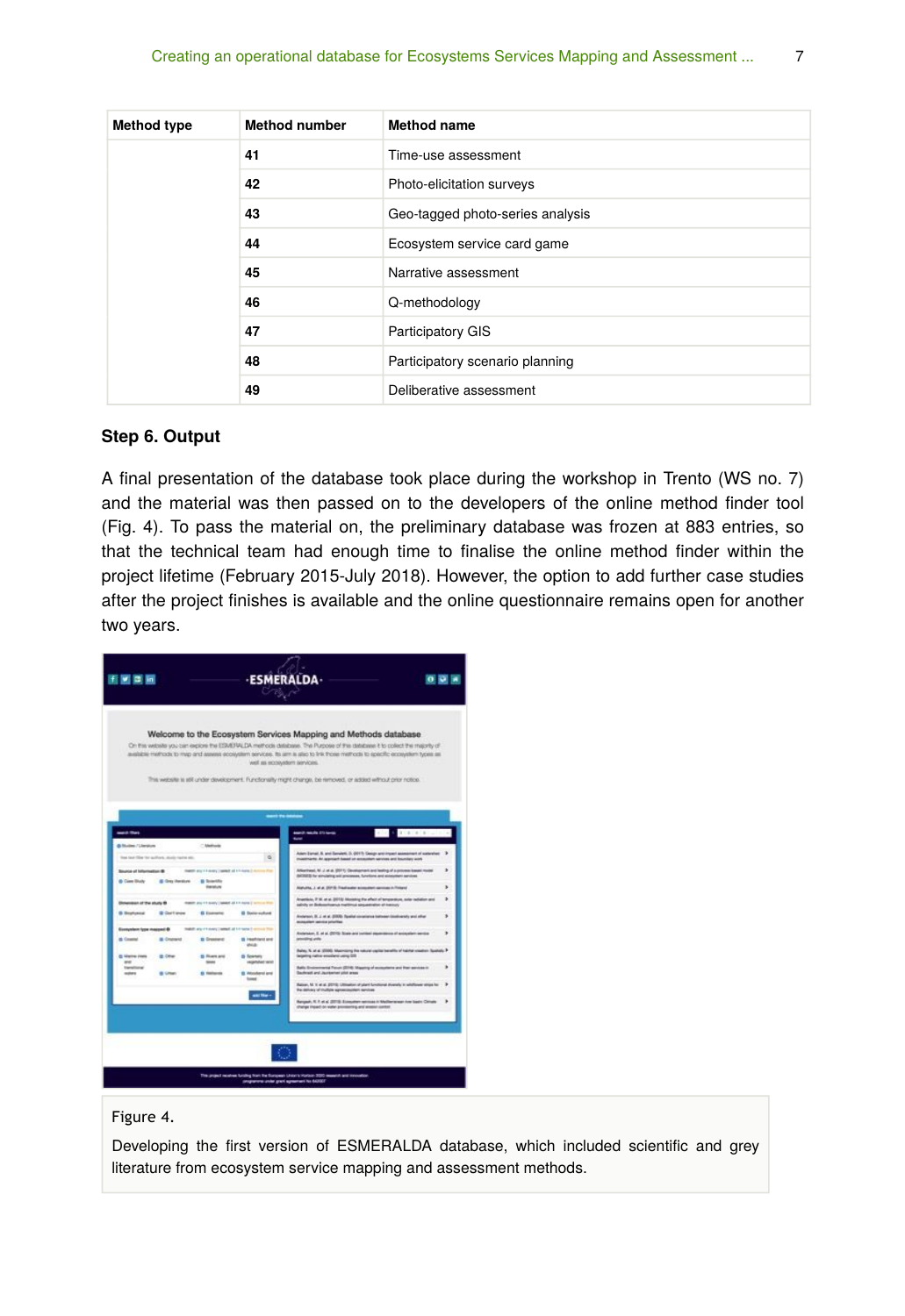### **Results and applications**

#### **Geographical distribution and ecosystem types**

Altogether, 28 countries within Europe were part of the database (this included 2 Baltic and 2 western Balkan countries, linked via regional hubs). The analysis indicated that ES mapping and assessments have been conducted in 26 countries (Fig. 5). Several ES studies have been undertaken in the United Kingdom (47 method examples), Germany (36), Poland (32) and Spain (31). It is evident that most case studies come from countries for which a National Ecosystem Assessment has been already performed (e.g. UK NEA, Spanish NEA, NEA-D).



#### Figure 5.

Spatial distribution of case study locations by country and type of ecosystem, in which the mapping and assessment methods were applied.

The examples included in the database cover all ecosystem types as indentified in MAES (Maes et al. 2014). While 'Woodland and Forest' examples dominate (16%), it is fair to say that all ecosystem types are included and well-studied. Again, multiple entries were possible.

Of the 370 studies included in the database, 351 were written in English. However, we also encouraged national studies and hence the remaining 19 are written in Dutch (6), Polish (4), Slovenian (3), Hebrew (3), Swedish (2) and French (1). Most have an English abstract. We wanted to leave the opportunity open for national case studies to also be available for EU members states and the national MAES project. The variation in the language, however, does not reflect any bias but only reflects the background of the consortium members whohave submitted material.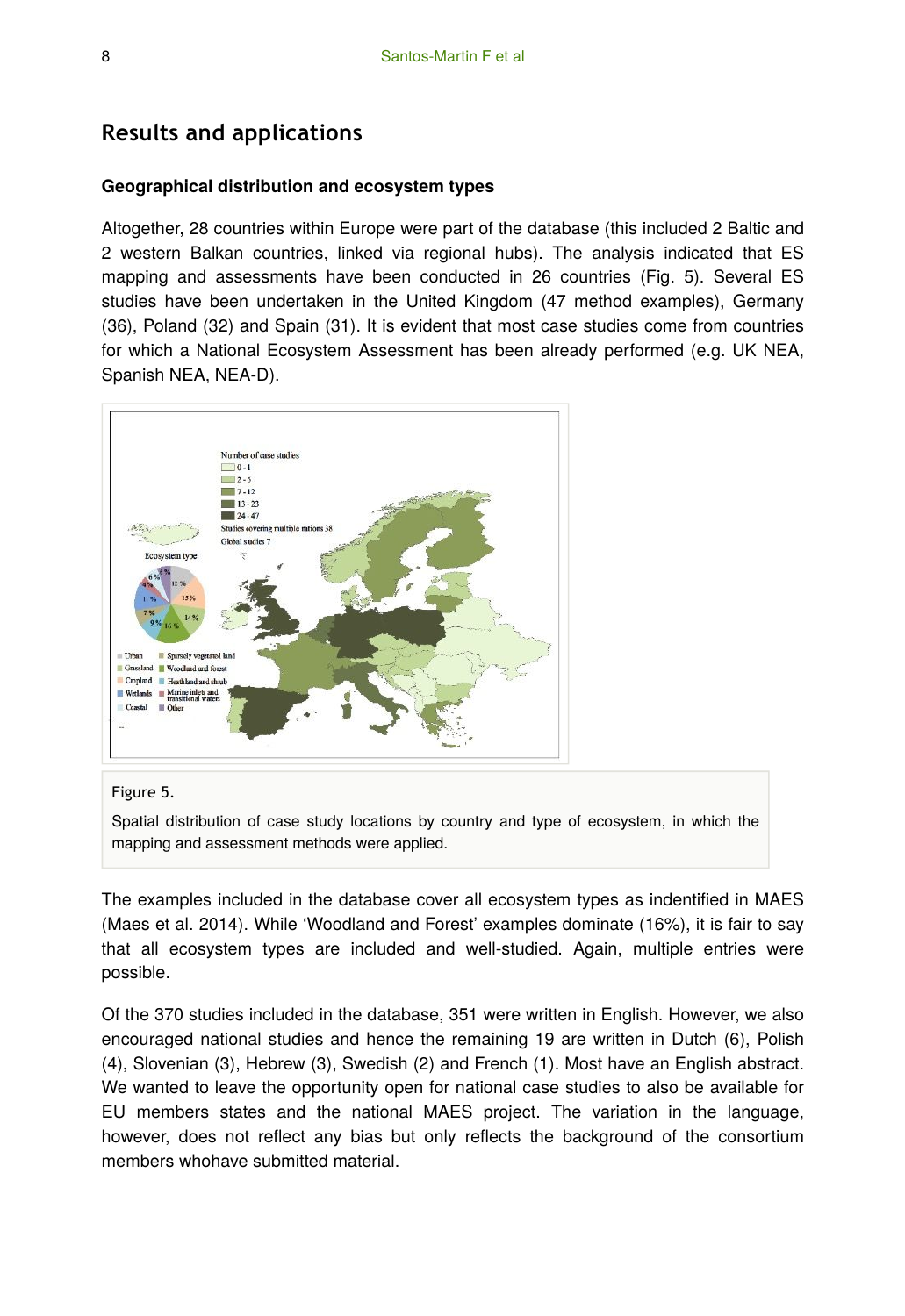#### **Spatial Scales and sources of data**

Most of the method applications (91%) focused on one scale in their study only, while 9% studies covered multiple scales. In total, the 'Regional scale' (43%) was the most commonly used (Fig. 6). Local studies (27%) were also well represented.



Figure 6.

Spatial scales used in ESMERALDA at which mapping and assessment methods could be applied in relation to ES categories.

Regarding the nature of studies, 44% were classified as assessment, while 31% were purely focused on mapping. 'Mapping' stands for the spatial delineation of ecosystems as well as the quantification of their condition and the services they supply, while 'assessing' refers to the translation of scientific evidence into information that is understandable for policy and decision-making. Based on these definitions, 25% of the studies used a combination of mapping and assessment methods (Fig. 7).



#### Figure 7.

Main sources of data categorised by mapping, assessment and integrated (combinations of both) that could be applied in relation to ES categories.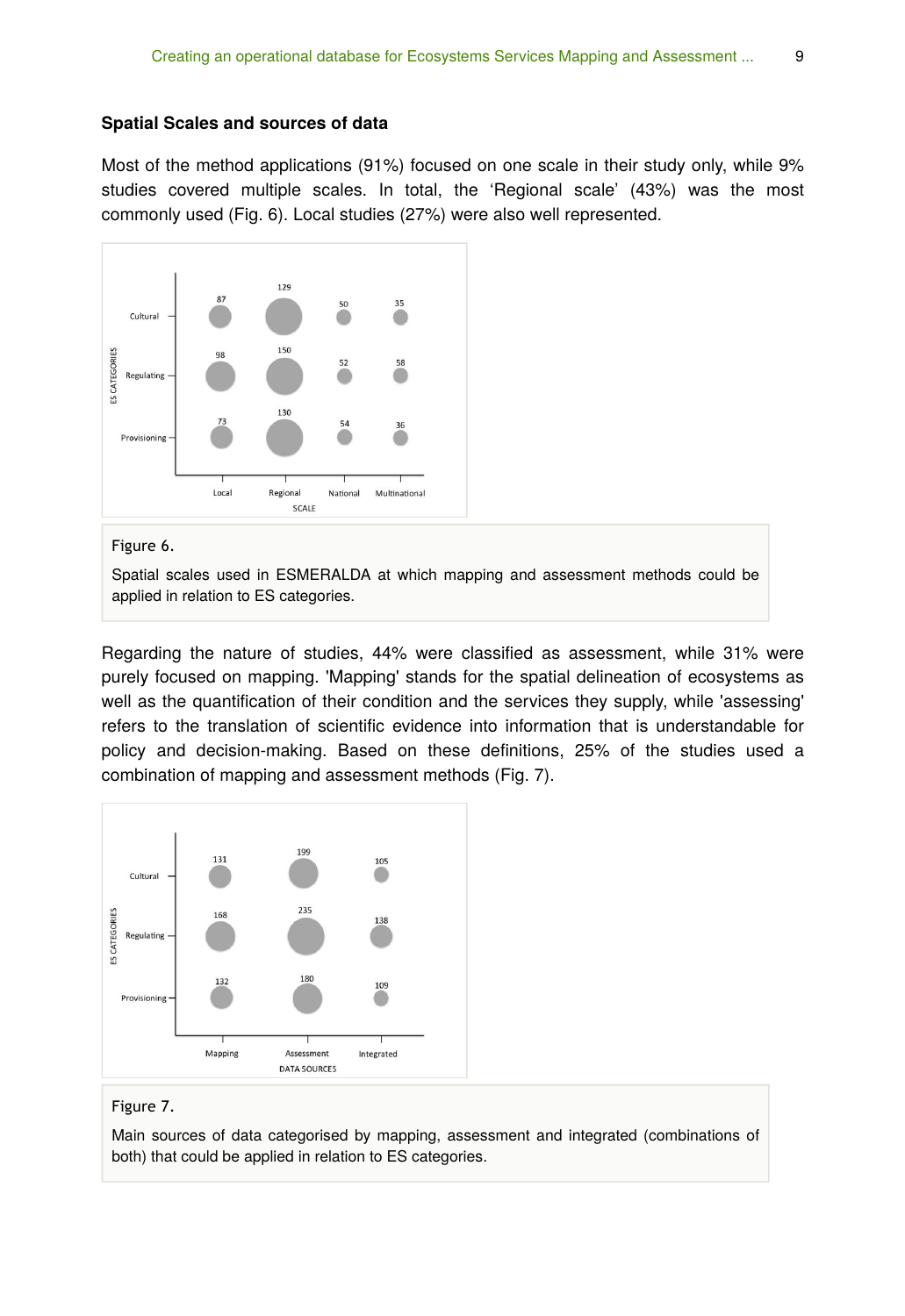The majority of sources of the database come from published scientific papers (292), 41 came from grey literature (reports) and 37 from case studies. It should be noted that, if a case study was written up as a scientific paper, it was coded as 'scientific literature' and, if it was available as a report on a website, then it was coded as 'grey literature'. Hence, the coding followed the easiest access to the information and so avoided double counting.

Responders to the online questionnaire were also asked which data were used and how these data are available. In most examples, GIS data formed the basis for the investigation, followed by statistical data (Fig. 8).



#### Figure 8.

Type of spatial data used and the level of details in which the mapping and assessment methods were applied.

#### **Mapping and assessment methods and ES classification systems**

When looking at the 'Domains of the method', studies were classified into 'biophysical'\*2, 'social'\*3 and 'economic'\*4; multiple options were also possible. As a result, 53% of the studies worked only within the biophysical domain, while those with social (18%) and economic (19%) accounted for less than half of the studies (Fig. 9). Further examination of the results shows that biophysical methods are the most common methods used (i.e. spatial proxy methods), followed by economic methods (i.e. choice modelling or value transfer) and social methods are still the least used types of methods (i.e. preference assessment) (Fig. 10).

Another question and requirement to describe the entry was 'which ecosystem service classification system' was used? While the adopted framework was described in MAES and in ESMERALDA CICES version 4.3. , we did not want to exclude valid information that used methods linked to different classification systems. As Figure 10 shows, a slight majority of entries is based on the MA classification, followed by CICES (77) and TEEB (40). While 40 used a different or slightly adjusted system, in 120 cases, no information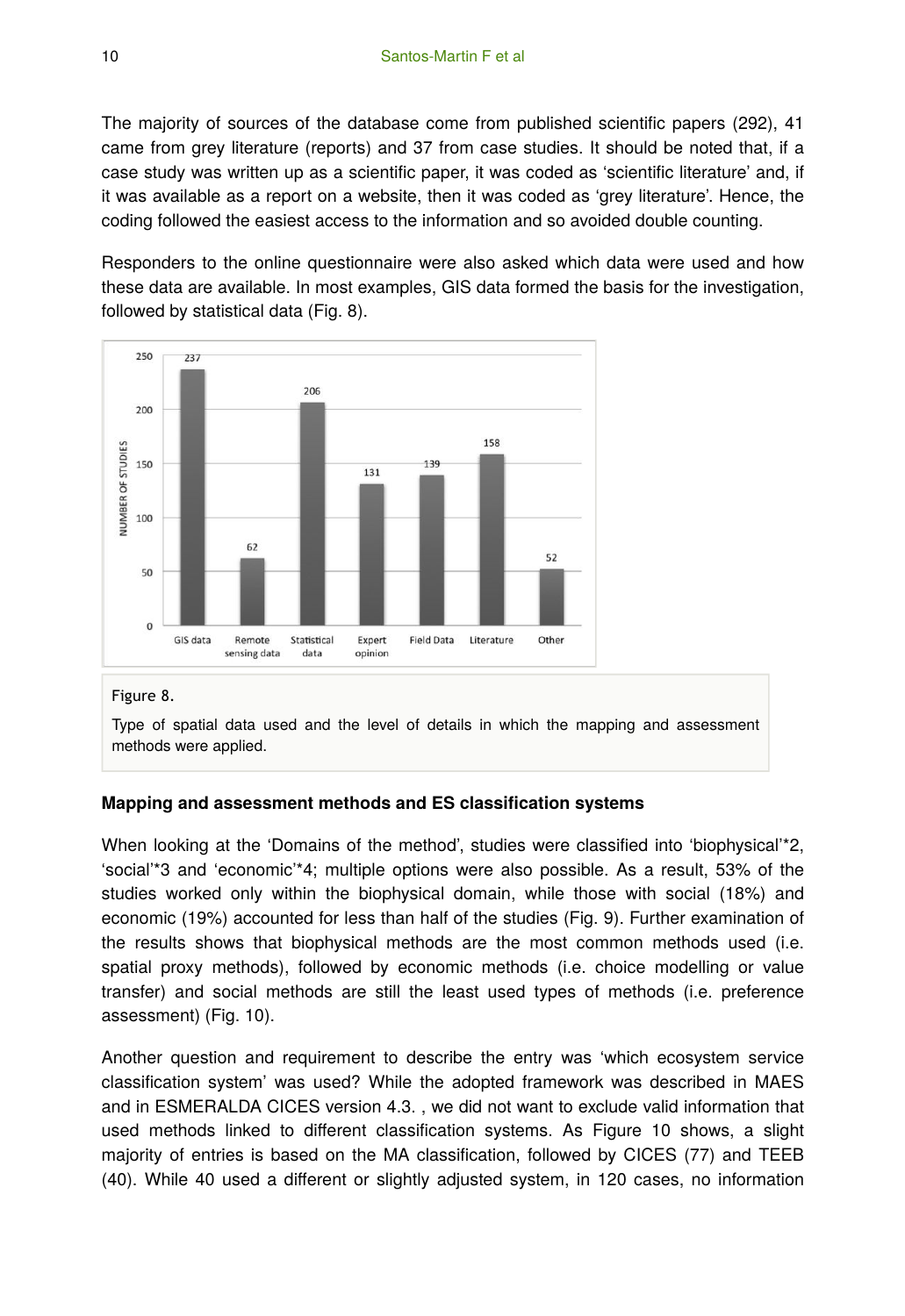was provided on the system usedor they simply did not know (hence it was not possible for the transcriber of the study to answer this question).



#### Figure 9.

Domains of the study (Biophysical, Economic or Social) at which mapping and assessment methods could be applied in relation to ES categories.



#### Figure 10.

Mapping and assessment methods that are applied in different studies and were part of the database.

The transcribers were asked to identify which of the CICES classes (version 4.3, Haines-Young and Potschin 2013) were covered by the study, so that the online method finder could make the link between specific methods and ecosystem service types. All 47 CICES ecosystem services are covered in the database. While the CICES version 4.3 does not officially include the abiotic services, for the benefit of completeness, we provided the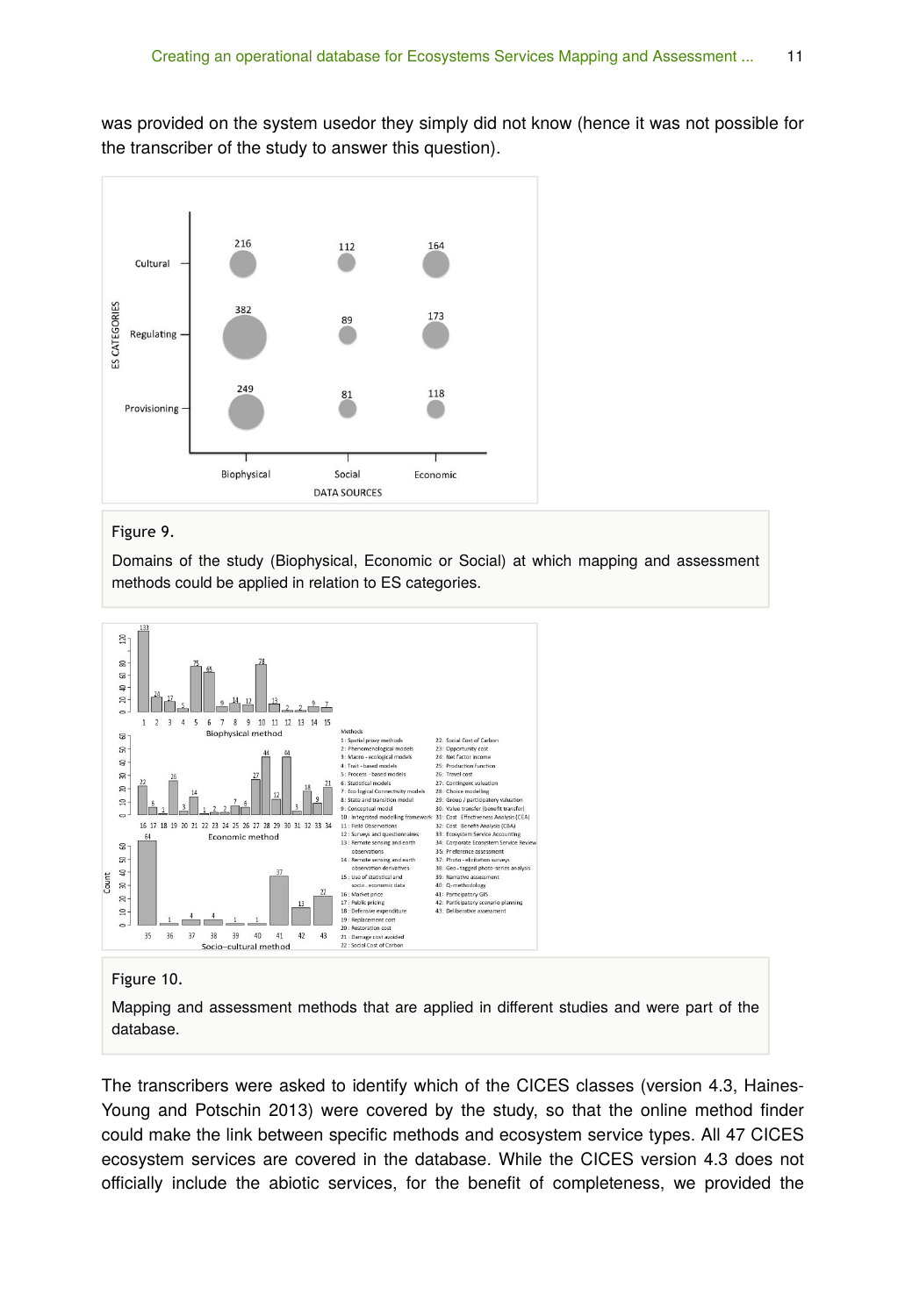

transcribers with ways of including them. This also makes it possible for future studies which use CICES (version 5.1, Haines-Young and Potschin 2018) to be included (Fig. 11).

#### Figure 11.

Ecosystem services classifications systems in which the mapping and assessment methods were applied.

We also asked if the method described was used for the demand or supply side of the ecosystem service investigation; 433 examples link a method to the supply side, 303 examples reflected on both – the supply and demand side - whereas so far only 83 described the demand (or actual use) of the ecosystem services. This again might simply be a reflection of development in the ecosystem service research and its available publication. The studies of the earlier years all concentrated on the supply side, where more recent work tended to look at the demand side.

#### **Policy and business applications**

As the aim of ESMERALDA is to support the MAES initiative, we were also interested to see if studies considered questions relevant to the policy and business sectors (Fig. 12). While 24 examples consider both, it was interesting to note that over 200 examples mainly had policy questions in mind.

Based on the questions in the database and the questions collected within ESMERALDA and the MAES process, we made a classification to enable users to easily find relevant information for different policy questions (Maes et al. 2018. For policy questions, we classified the cases based on the relevant policy domain and the objective of the policy question. The business questions were classified according to the objective of the question (Table 2).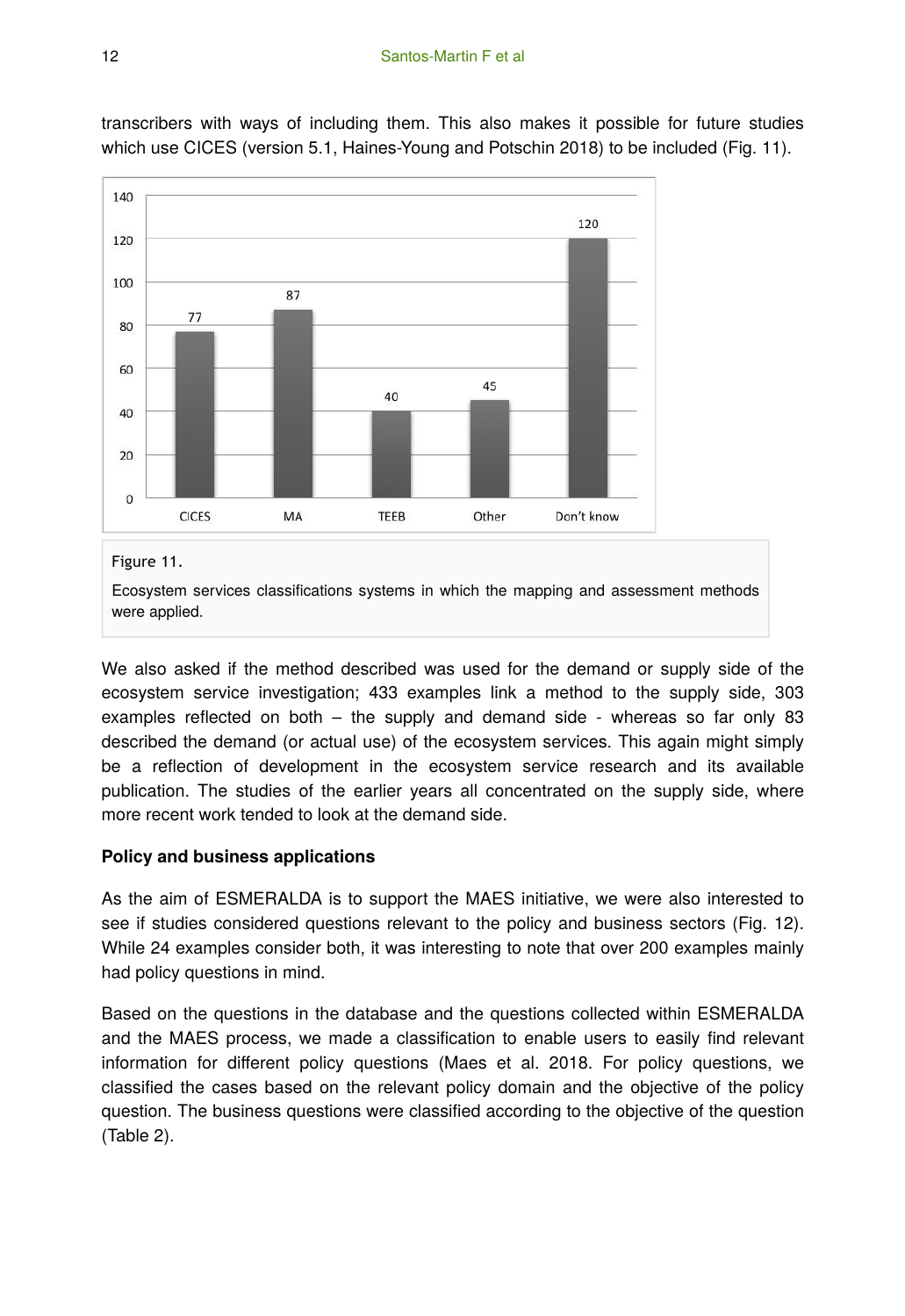

#### Figure 12.

Policy and business domains included in the database in which the mapping and assessment methods were applied.

#### Table 2.

Policy and business objectives described in the database linked with the mapping and assessment methods.

| <b>Policy Domains</b>                       | <b>Policy objective</b>                                                                                                                                          | <b>Business objective</b>                                                                                                                  |
|---------------------------------------------|------------------------------------------------------------------------------------------------------------------------------------------------------------------|--------------------------------------------------------------------------------------------------------------------------------------------|
| 1. Agricultural<br>policy                   | 1. Awareness raising                                                                                                                                             | 1. Site management (achieve and<br>promote biodiversity-friendly management<br>of corporate sites)                                         |
| 2. Biodiversity<br>policy                   | 2. Benchmarking and prioritisation (performance<br>indicators to monitor evolution / benchmark/<br>identify priority areas)                                      | 2. Operational management (reduce costs<br>and risks of interruption, realise efficiency<br>gains)                                         |
| 3. Spatial planning<br>/ Land<br>management | 3. Policy evaluation (evaluating the impact of<br>policies, policy actions)                                                                                      | 3. Legal and regulatory issues (identify<br>future legislation, reduce compliance<br>costs and risk of fines)                              |
| 4. Economic policy                          | 4. Project evaluation (evaluating the impact of<br>individual projects on ecosystem services)                                                                    | 4. Financing (reduce financing costs and<br>increase margins, improve access to<br>finance-attract investors)                              |
| 5. Water policy                             | 5. Accounting (measure the changes in the stock<br>of natural capital and integrate the value of<br>ecosystem services into accounting and reporting<br>systems) | 5. Reputational and marketing (identify<br>revenue streams, differentiate products,<br>improve ability to attract and retain<br>employees) |
| 6. Climate policy                           | 6. Instrument design (design incentives, targeting<br>user groups)                                                                                               | 6. Societal (identify benefits and negative<br>impacts to local communities, support<br>social licence to operate)                         |
| 7. Health policy                            | 7. Litigation (damage and compensation claims,<br>liability issues)                                                                                              | 7. Other                                                                                                                                   |
| 8. Disaster Risk<br>management              | 8. Preference assessments                                                                                                                                        |                                                                                                                                            |
| 9. No specific<br>domain                    | 9 Other                                                                                                                                                          |                                                                                                                                            |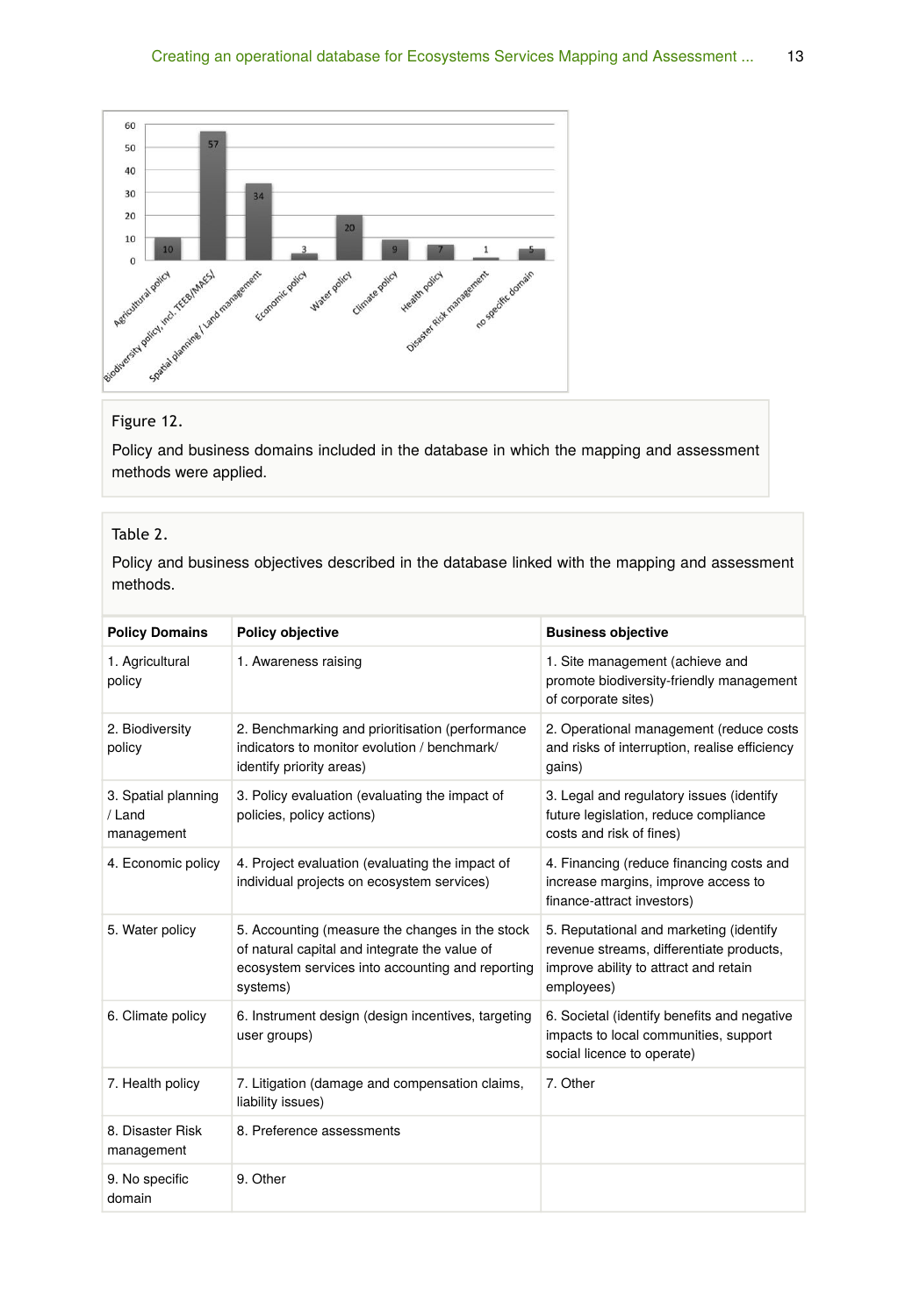### **Discussion and recomendations**

The development of the database on ecosystem service mapping and assessment applications was a key element running through the entire lifetime of the ESMERALDA project, including all workshops. The process of developing the database created much debate and forced us to be clear about terminology which helped expand the project glossary (Potschin-Young et al. 2018). It also enabled us to develop the method classification by building on work in OpenNESS and OPERA (Potschin-Young et al. 2018)

One aspect to be noted is that, although the database reflects what has been done in the ecosystem service community, it does not include any prioritisation nor recommendations. While a method may have been used many times to analyse a certain issue, no expert opinion is included in the database to help the user decide if this is right or wrong. The number times a method was used does not reflect any indication that it is best; it is just a matter of how many people wrote about it. It is also important to note that entries can reflect ideas that are currently in fashion. For example, although participatory GIS was *in vogue* for a while, this does not mean that this is the perfect method or that others could not be used to establish a value for a service or to aid prioritisation.

As usual with the creation of reviews such as these, a common understanding of the information asked is needed to avoid different answers to the same question. This was done here through several quality assurance methods within the consortium. However, it needs to be noted that, so far, the database is an ESMERALDA internal product and its usefulness has yet to be reviewed outside the consortium.

Based on the work described here, the following can be concluded:

- A detailed list of methods that have been used in different studies in Europe can help in the implementation of Action 5 of the EU Biodiversity Strategy.
- Methods need to be classified in relation to a set of individual variables (i.e. study dimension, scales, ecosystems or ecosystem services) in order to be appliedto other applications.
- It is important to identify how methods are being used in scientific and policy environments in order to help identify knowledge gaps and provide guidance.
- The presentation of these results provides a base line for Member States to stimulate the process of developing the flexible methodology for mapping and assessment activities.
- One advantage of this practical classification of methods is that it shows that it is possible to capture the different perceptions of ecosystems and their services, according to specific use or non-use of that ecosystem/service. However, as this brings also a level of complexity, a practical guide for selecting methods according to the resources is therefore required.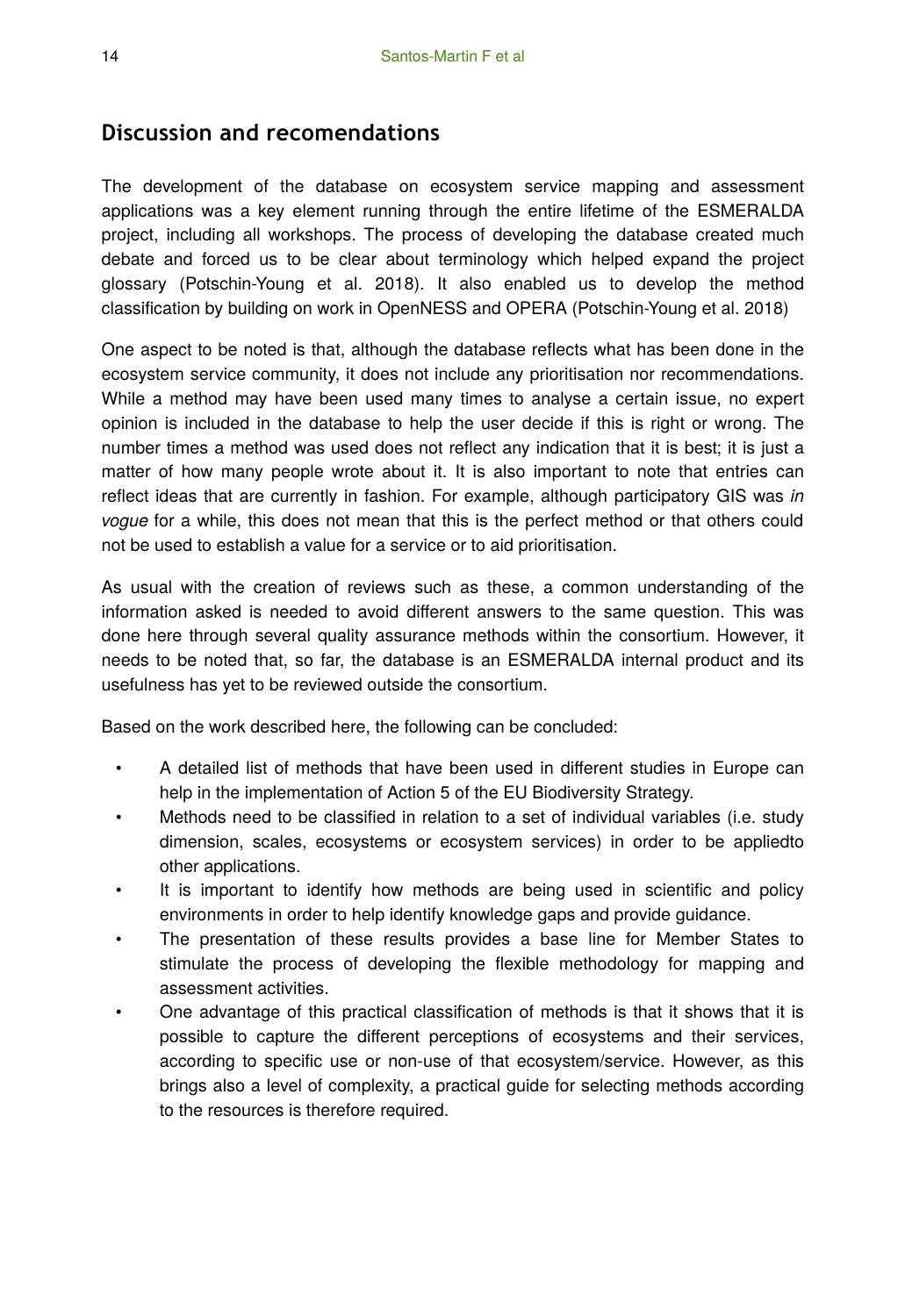### **Acknowledgements**

The authors wish to thank the whole ESMERALDA consortium for their discussion and inputs during workshop in creating the structure and their entries into the database. Special thanks to the additional ESMERALDA Executive Board members for intense debate on structure, expected outcomes etc. Entries are acknowledged in the database through their citation.

## **Funding program**

This is a product of the H2020 project ESMERALDA and the entire work was funded under EU H2020 research and Innovation programme under grant agreement No. 642007.

### **References**

- Burkhard B, Santos-Martin F, Nedkov S, Maes J (2018) An operational framework for integrated Mapping and Assessment of Ecosystems and their Services (MAES). One Ecosystem 3: e22831.<https://doi.org/10.3897/oneeco.3.e22831>
- ESMERALDA (2017) Method Database guidelines EU Horizon 2020 ESMERALDA Project, Grant agreement. In: Potschin M, Brander LM, Nedkov S, Vihervaara P, Viinikka A, Santos-Martin F (Eds) ESMERALDA. 642007. URL: [http://www.esmeralda](http://www.esmeralda-project.eu/documents/5)[project.eu/documents/5](http://www.esmeralda-project.eu/documents/5)
- Haines-Young R, Potschin M (2013) CICES V4.3 Report prepared following consultation on CICES Version EEA Framework Contract No. EEA. URL: [https://](https://unstats.un.org/unsd/envaccounting/seeaRev/GCComments/CICES_Report.pdf) [unstats.un.org/unsd/envaccounting/seeaRev/GCComments/CICES\\_Report.pdf](https://unstats.un.org/unsd/envaccounting/seeaRev/GCComments/CICES_Report.pdf)
- Haines-Young R, Potschin MB (2018) Common International Classification of Ecosystem Services (CICES) V5.1 and Guidance on the Application of the Revised Structure. CICES. URL: [www.CICES.EU](http://www.CICES.EU)
- Harrison P, Dunford R, Barton D, Kelemen E, Martín-López B, Norton L, Termansen M, Saarikoski H, Hendriks K, Gómez-Baggethun E, Czúcz B, García-Llorente M, Howard D, Jacobs S, Karlsen M, Kopperoinen L, Madsen A, Rusch G, Eupen Mv, Verweij P, Smith R, Tuomasjukka D, Zulian G (2018) Selecting methods for ecosystem service assessment: A decision tree approach. Ecosystem Services 29: 481‑498. [https://](https://doi.org/10.1016/j.ecoser.2017.09.016) [doi.org/10.1016/j.ecoser.2017.09.016](https://doi.org/10.1016/j.ecoser.2017.09.016)
- Kopperoinen L, Varumo L, Maes J (2018) Final stocktaking of EU member state needs Deliverable 2.3 EU Horizon 2020 ESMERALDA Project, Grant agreement. ESMERALDA. 642007. URL: <http://www.esmeralda-project.eu/documents/1/>
- Maes J, Teller A, Erhard M (2014) Mapping and Assessment of Ecosystems and their Services. Indicators for ecosystem assessments under action 5 of the EU biodiversity strategy to 2020. Publications office of the European Union, Luxembourg [ISBN 978-92-79-36161-6[\] https://doi.org/10.2779/75203](https://doi.org/10.2779/75203)
- Maes J, Liquete C, Teller A, Erhard M, Paracchini ML, Barredo JI, Grizzetti B, Cardoso A, Somma F, Petersen JE, Meiner A, Gelabert ER, Zal N, Kristensen P, Bastrup-Birk A, Biala K, Piroddi C, Egoh B, Degeorges P, Fiorina C, Santos-Martín F, Naruševičius V,